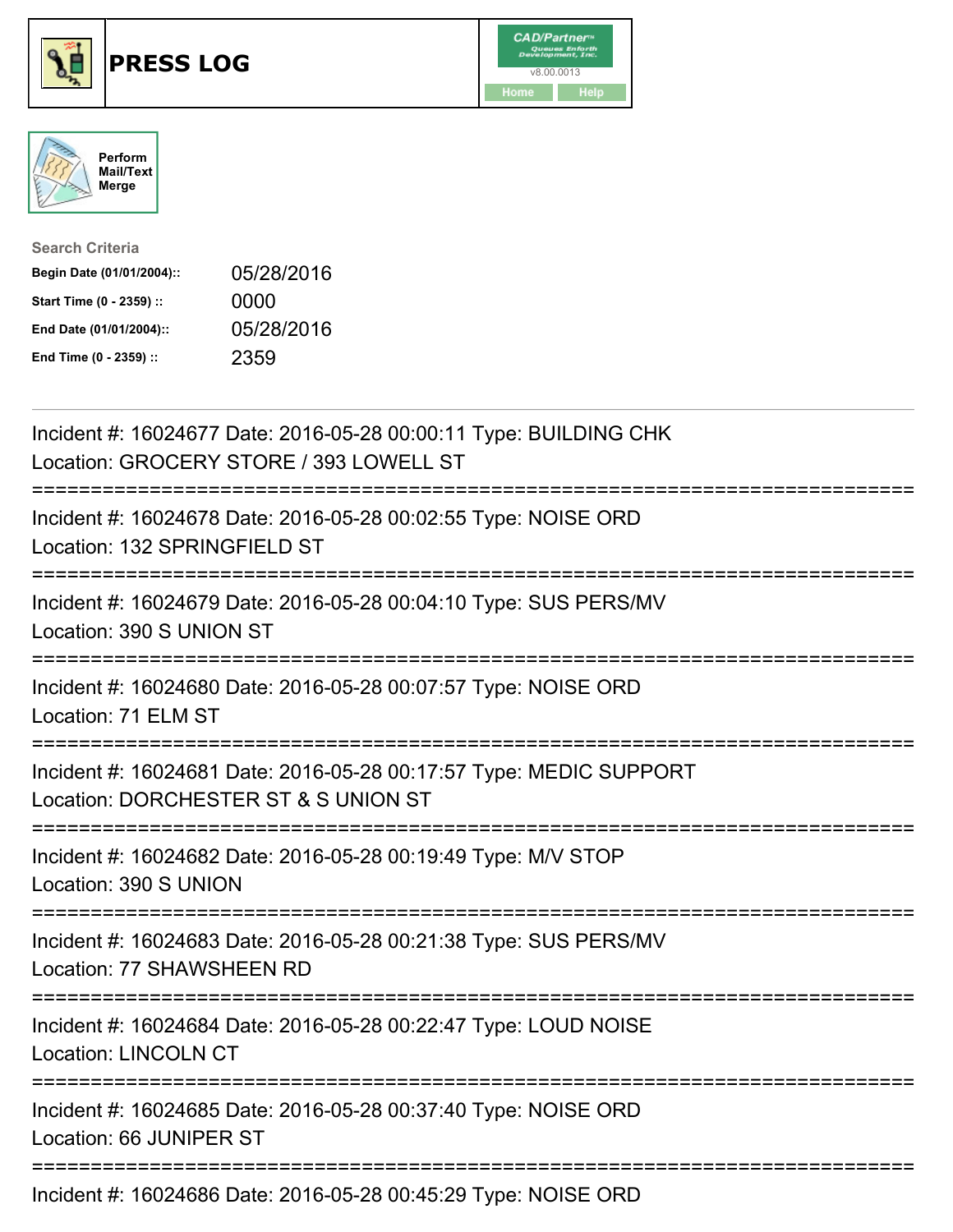Location: BROOK ST & UNION ST =========================================================================== Incident #: 16024687 Date: 2016-05-28 01:01:19 Type: SUS PERS/MV Location: SAM'S FOOD STORE / 389 BROADWAY =========================================================================== Incident #: 16024688 Date: 2016-05-28 01:20:26 Type: MAN DOWN Location: HAVERHILL ST & MORTON ST =========================================================================== Incident #: 16024689 Date: 2016-05-28 01:24:31 Type: M/V STOP Location: AMESBURY ST & COMMON ST =========================================================================== Incident #: 16024690 Date: 2016-05-28 01:26:06 Type: M/V STOP Location: BROADWAY & CROSS ST =========================================================================== Incident #: 16024691 Date: 2016-05-28 01:37:39 Type: M/V STOP Location: ESSEX ST AND OXFORD ST =========================================================================== Incident #: 16024692 Date: 2016-05-28 01:42:23 Type: HIT & RUN M/V Location: 11 BUNKERHILL ST =========================================================================== Incident #: 16024693 Date: 2016-05-28 01:45:31 Type: NOISE ORD Location: 285 WATER ST =========================================================================== Incident #: 16024694 Date: 2016-05-28 01:57:27 Type: NOISE ORD Location: 311 WATER ST =========================================================================== Incident #: 16024695 Date: 2016-05-28 02:00:01 Type: NOISE ORD Location: 5 JACKSON ST =========================================================================== Incident #: 16024696 Date: 2016-05-28 02:04:33 Type: DISTURBANCE Location: BROADWAY & PARK ST =========================================================================== Incident #: 16024697 Date: 2016-05-28 02:10:31 Type: FIGHT Location: JUNIPER ST =========================================================================== Incident #: 16024698 Date: 2016-05-28 02:16:36 Type: FIGHT Location: ONE STOP MARKET / 136 ESSEX ST =========================================================================== Incident #: 16024699 Date: 2016-05-28 02:17:23 Type: DISTURBANCE Location: 479 ESSEX ST LLC / 473 ESSEX ST ===========================================================================

Incident #: 16024700 Date: 2016-05-28 02:17:48 Type: INVESTIGATION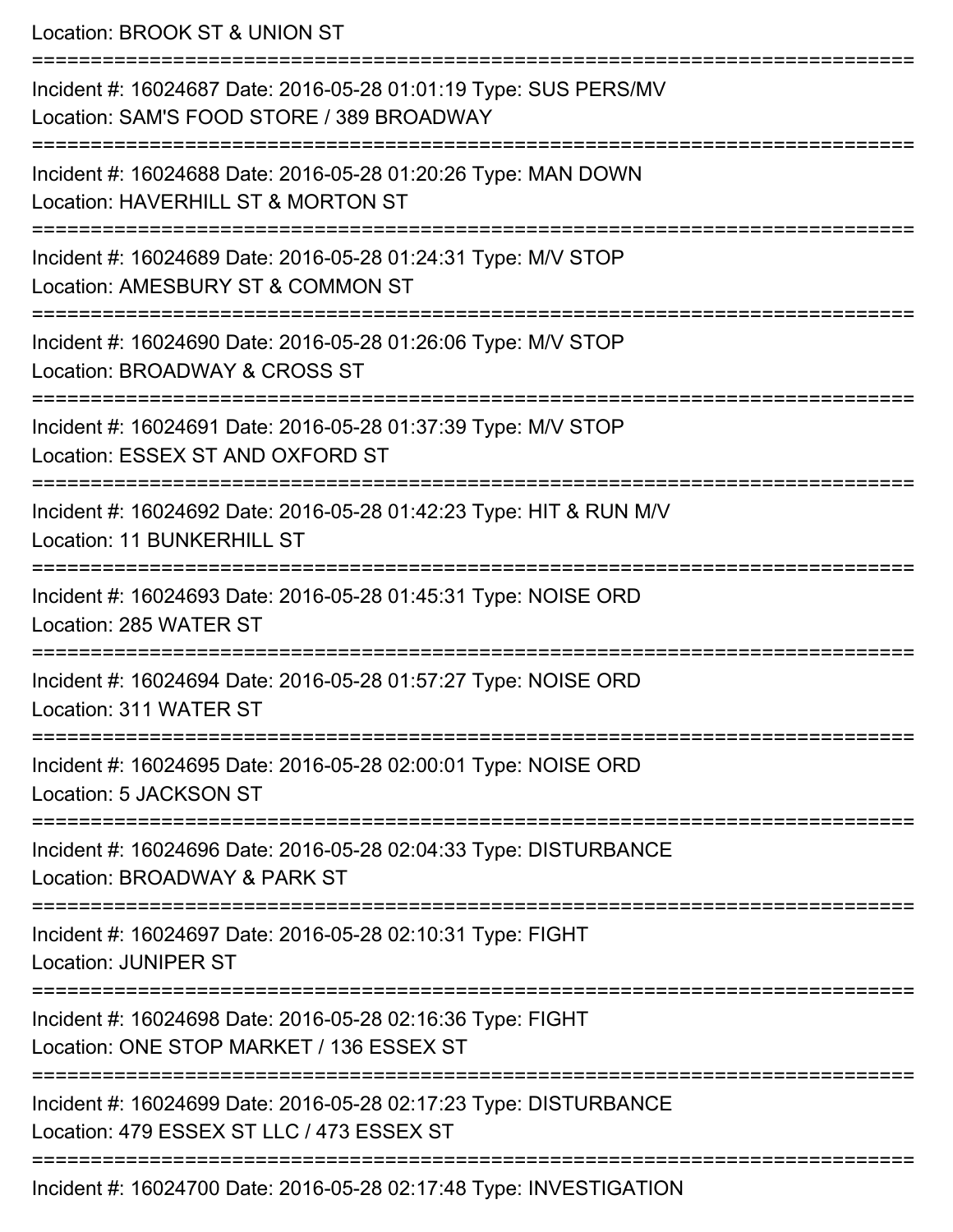| Incident #: 16024701 Date: 2016-05-28 02:21:26 Type: AUTO ACC/PI<br>Location: 332 PARK ST                        |
|------------------------------------------------------------------------------------------------------------------|
| Incident #: 16024702 Date: 2016-05-28 02:28:42 Type: GUN CALL<br>Location: 59 SPRINGFIELD ST                     |
| Incident #: 16024703 Date: 2016-05-28 02:32:45 Type: NOISE ORD<br>Location: 40 CAMELLA TEOLI WY                  |
| Incident #: 16024704 Date: 2016-05-28 02:35:58 Type: TOW OF M/V<br>Location: 111 LOWELL ST<br>===============    |
| Incident #: 16024706 Date: 2016-05-28 02:45:40 Type: NOISE ORD<br>Location: ALLSTON ST & WOODLAND ST             |
| Incident #: 16024705 Date: 2016-05-28 02:45:49 Type: FIGHT<br>Location: 358 LOWELL ST                            |
| Incident #: 16024707 Date: 2016-05-28 02:49:27 Type: NOISE ORD<br>Location: 70 TENNEY ST                         |
| Incident #: 16024708 Date: 2016-05-28 02:50:34 Type: FIGHT<br>Location: 18 WINTHROP AV                           |
| Incident #: 16024709 Date: 2016-05-28 02:51:21 Type: HIT & RUN M/V<br>Location: 24 SARATOGA ST                   |
| Incident #: 16024710 Date: 2016-05-28 02:54:38 Type: HIT & RUN M/V<br>Location: JAVIER'S PLACE / 245 LAWRENCE ST |
| Incident #: 16024711 Date: 2016-05-28 03:25:51 Type: DISORDERLY<br>Location: 3 EASTON ST                         |
| Incident #: 16024712 Date: 2016-05-28 03:26:53 Type: A&B PAST<br>Location: 29 BOXFORD ST FL 2                    |
| Incident #: 16024713 Date: 2016-05-28 03:28:36 Type: NOISE ORD<br>Location: BLANCHARD ST & FARNHAM ST            |
| Incident #: 16024714 Date: 2016-05-28 03:30:50 Type: M/V STOP                                                    |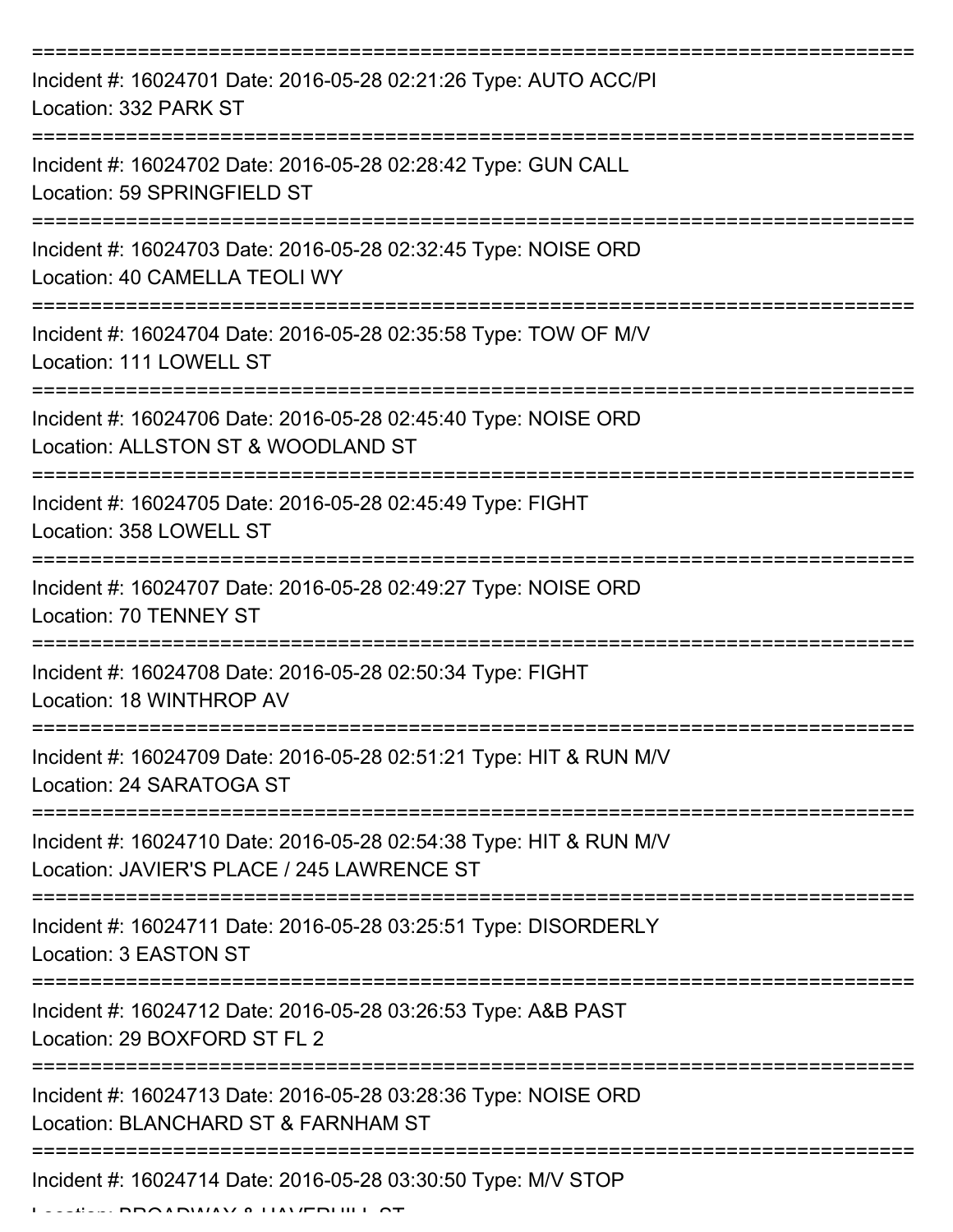| Incident #: 16024715 Date: 2016-05-28 03:35:55 Type: DISTURBANCE<br>Location: 61 BRADFORD ST                                   |
|--------------------------------------------------------------------------------------------------------------------------------|
| Incident #: 16024716 Date: 2016-05-28 03:38:33 Type: BUILDING CHK<br>Location: 34 BROOKFIELD ST                                |
| Incident #: 16024717 Date: 2016-05-28 03:40:37 Type: FIGHT<br>Location: 243 PROSPECT ST                                        |
| Incident #: 16024718 Date: 2016-05-28 03:55:20 Type: NOISE ORD<br>Location: 144 FARNHAM ST                                     |
| Incident #: 16024719 Date: 2016-05-28 03:59:00 Type: MEDIC SUPPORT<br>Location: BUCKLEY BUS STATION / AMESBURY ST & COMMON ST  |
| Incident #: 16024721 Date: 2016-05-28 04:04:32 Type: SUS PERS/MV<br>Location: GREATER LAWRENCE FAM.HLTH.CTR. / 34 HAVERHILL ST |
| Incident #: 16024720 Date: 2016-05-28 04:04:53 Type: SUS PERS/MV<br>Location: MCDONALDS / 50 BROADWAY                          |
| Incident #: 16024722 Date: 2016-05-28 04:06:06 Type: NOISE ORD<br>Location: 382 ELM ST                                         |
| Incident #: 16024723 Date: 2016-05-28 04:18:31 Type: ALARM/BURG<br>Location: DISCOUNT LIQUORS / 103 BROADWAY                   |
| Incident #: 16024724 Date: 2016-05-28 04:20:00 Type: BUILDING CHK<br>Location: NEW BLACK LACE / 8 S BROADWAY                   |
| Incident #: 16024725 Date: 2016-05-28 04:21:21 Type: BUILDING CHK<br>Location: FARRAH FUNERAL HOME / 133 LAWRENCE ST           |
| Incident #: 16024726 Date: 2016-05-28 04:23:19 Type: M/V STOP<br>Location: HAVERHILL ST & UNION ST                             |
| Incident #: 16024727 Date: 2016-05-28 04:25:59 Type: BUILDING CHK<br>Location: ADVANCED AUTO PARTS / 183 BROADWAY              |
| Incident #: 16024728 Date: 2016-05-28 04:33:13 Type: M/V STOP                                                                  |

Location: HAMPSHIRE ST & LEBANON ST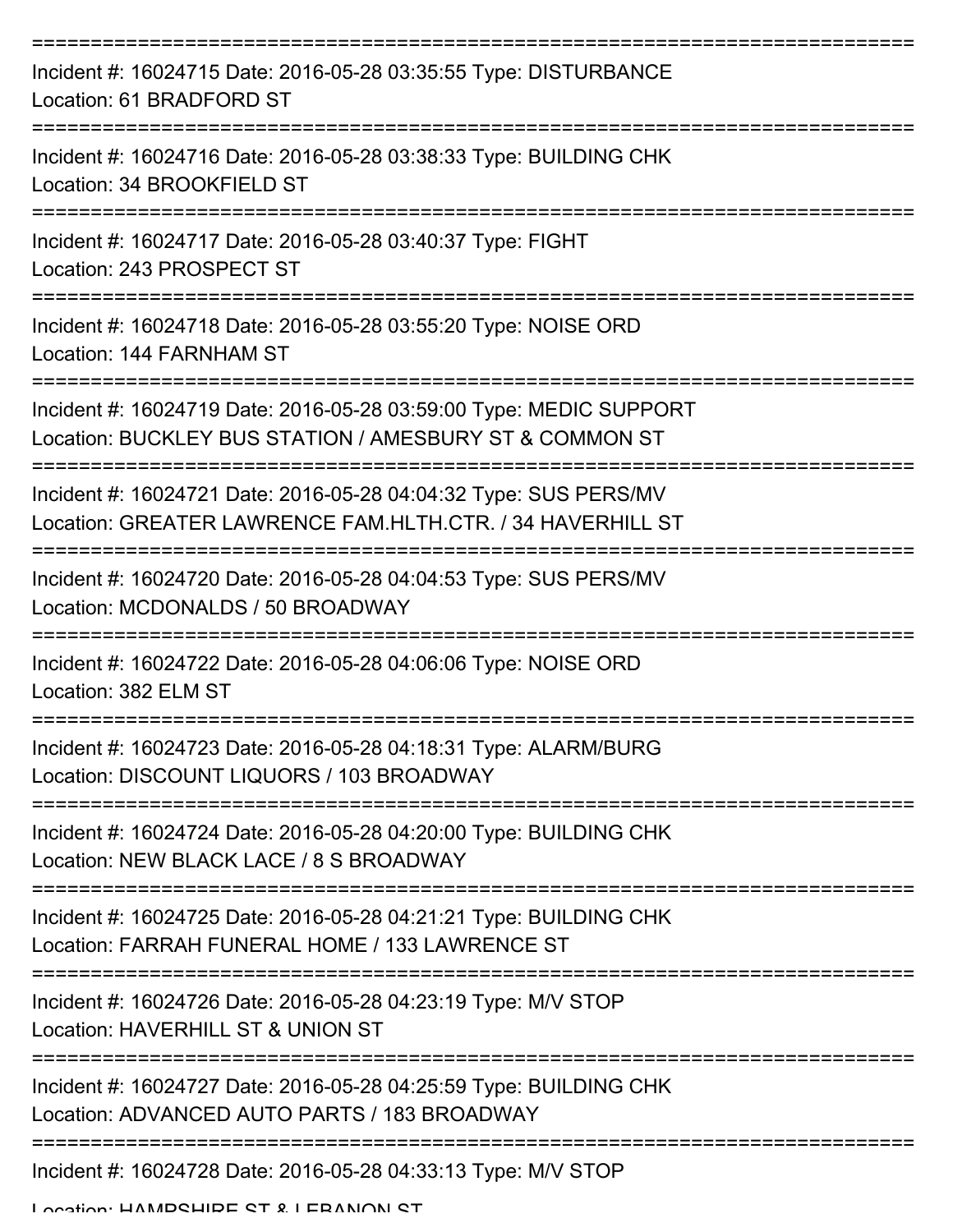| Incident #: 16024729 Date: 2016-05-28 04:35:57 Type: BUILDING CHK<br>Location: FREDS AUTO REPAIR / 265 LOWELL ST      |
|-----------------------------------------------------------------------------------------------------------------------|
| Incident #: 16024730 Date: 2016-05-28 04:36:56 Type: M/V STOP<br>Location: ELM ST & HAMPSHIRE ST                      |
| Incident #: 16024731 Date: 2016-05-28 04:39:00 Type: BUILDING CHK<br>Location: DEMOULAS MARKET / 700 ESSEX ST         |
| Incident #: 16024732 Date: 2016-05-28 04:40:08 Type: BUILDING CHK<br>Location: SALVATION ARMY / 250 HAVERHILL ST      |
| Incident #: 16024733 Date: 2016-05-28 04:41:30 Type: BUILDING CHK<br>Location: BOAT RAMP / EVERETT ST & ROWE ST       |
| Incident #: 16024734 Date: 2016-05-28 04:43:04 Type: BUILDING CHK<br>Location: ELAINES FISH + CHIP / 234 HAMPSHIRE ST |
| Incident #: 16024735 Date: 2016-05-28 04:46:01 Type: A&B D/W PAST<br>Location: AT LGH / COMMON ST & JACKSON ST        |
| Incident #: 16024736 Date: 2016-05-28 04:49:24 Type: BUILDING CHK<br>Location: EL RINCON MARKET / 159 LAWRENCE ST     |
| Incident #: 16024737 Date: 2016-05-28 04:52:00 Type: BUILDING CHK<br>Location: QUILE MARKET / 89 NEWBURY ST           |
| Incident #: 16024738 Date: 2016-05-28 05:19:40 Type: HIT & RUN M/V<br>Location: 24 SARATOGA ST                        |
| Incident #: 16024739 Date: 2016-05-28 05:21:18 Type: DISORDERLY<br>Location: PROSPECT ST & VINE ST                    |
| Incident #: 16024740 Date: 2016-05-28 05:41:36 Type: A&B PROG<br>Location: 94 AMES ST                                 |
| Incident #: 16024741 Date: 2016-05-28 06:27:08 Type: FIGHT<br>Location: E HAVERHILL ST & PROSPECT ST                  |
| Incident #: 16024742 Date: 2016-05-28 06:50:47 Type: A&B PAST<br>Location: 90 E HAVERHILL ST FL 2                     |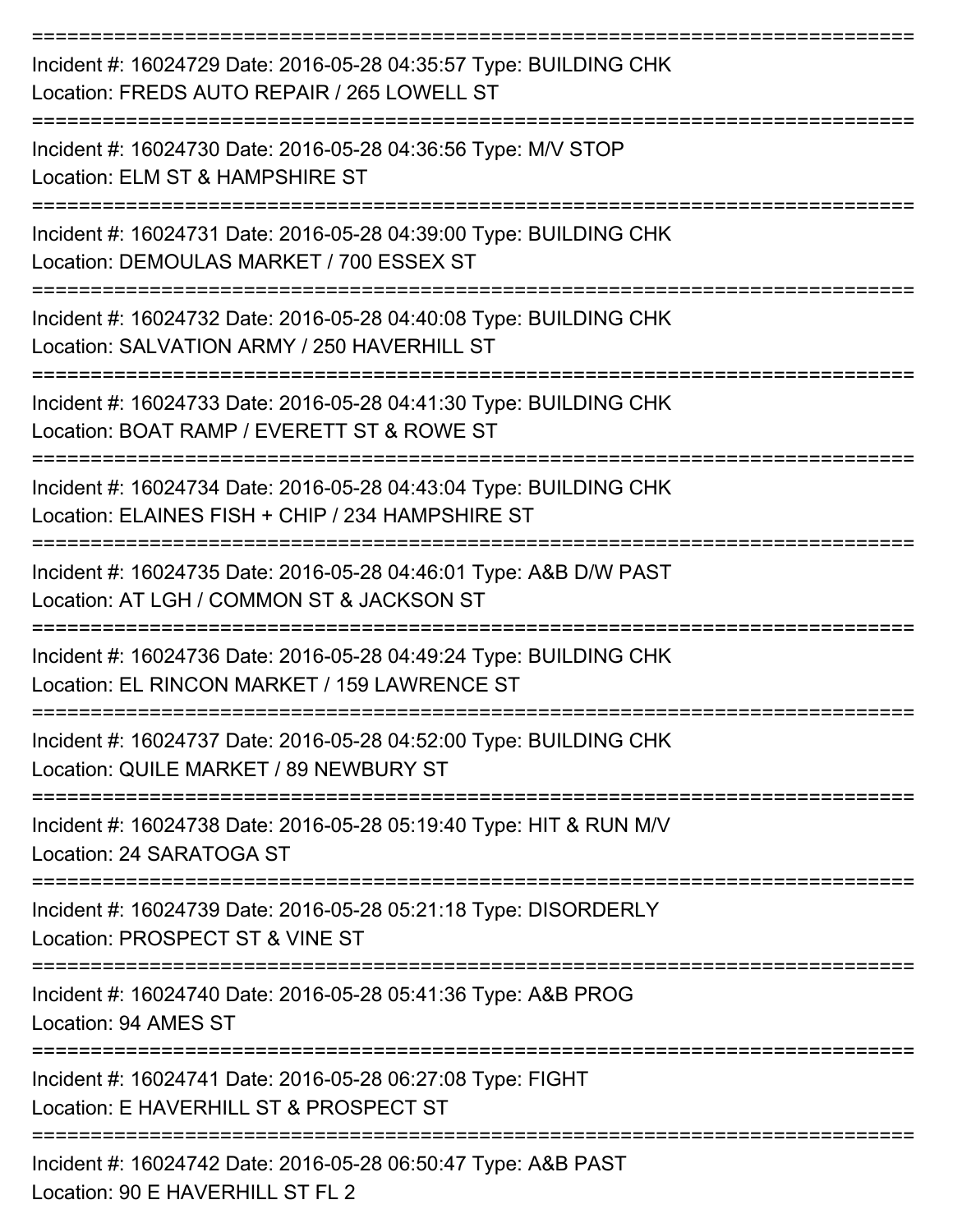| Incident #: 16024743 Date: 2016-05-28 06:53:11 Type: M/V STOP<br>Location: BROADWAY & LOWELL ST                       |
|-----------------------------------------------------------------------------------------------------------------------|
| Incident #: 16024744 Date: 2016-05-28 07:33:07 Type: PARK & WALK<br>Location: 0 BROADWAY                              |
| Incident #: 16024745 Date: 2016-05-28 07:38:50 Type: DOMESTIC/PAST<br>Location: 303 MERRIMACK ST                      |
| ==========================<br>Incident #: 16024746 Date: 2016-05-28 07:43:16 Type: M/V STOP<br>Location: 1 GENERAL ST |
| Incident #: 16024747 Date: 2016-05-28 07:47:53 Type: M/V STOP<br><b>Location: SUMMER ST &amp; UNION ST</b>            |
| Incident #: 16024748 Date: 2016-05-28 08:15:51 Type: TRESPASSING<br>Location: 61 BRADFORD ST                          |
| Incident #: 16024749 Date: 2016-05-28 09:26:32 Type: A&B PAST<br>Location: 600 BROADWAY #234                          |
| Incident #: 16024750 Date: 2016-05-28 09:28:35 Type: PARK & WALK<br>Location: BRADFORD ST & BROADWAY                  |
| Incident #: 16024751 Date: 2016-05-28 09:30:59 Type: WARRANT SERVE<br>Location: 34 BUSWELL ST                         |
| Incident #: 16024752 Date: 2016-05-28 09:55:14 Type: KEEP PEACE<br>Location: TITO'S / 265 ESSEX ST                    |
| Incident #: 16024753 Date: 2016-05-28 09:56:12 Type: PARK & WALK<br>Location: MARKET ST & S UNION ST                  |
| Incident #: 16024754 Date: 2016-05-28 09:56:29 Type: SUS PERS/MV<br>Location: 14 FARLEY ST                            |
| Incident #: 16024755 Date: 2016-05-28 09:58:29 Type: ASSSIT AMBULANC<br>Location: 189 MAPLE ST #8L                    |
| Incident #: 16024756 Date: 2016-05-28 09:58:56 Type: ALARM/BURG<br>Location: BAY STATE DISCOUNTS / 381 ESSEX ST       |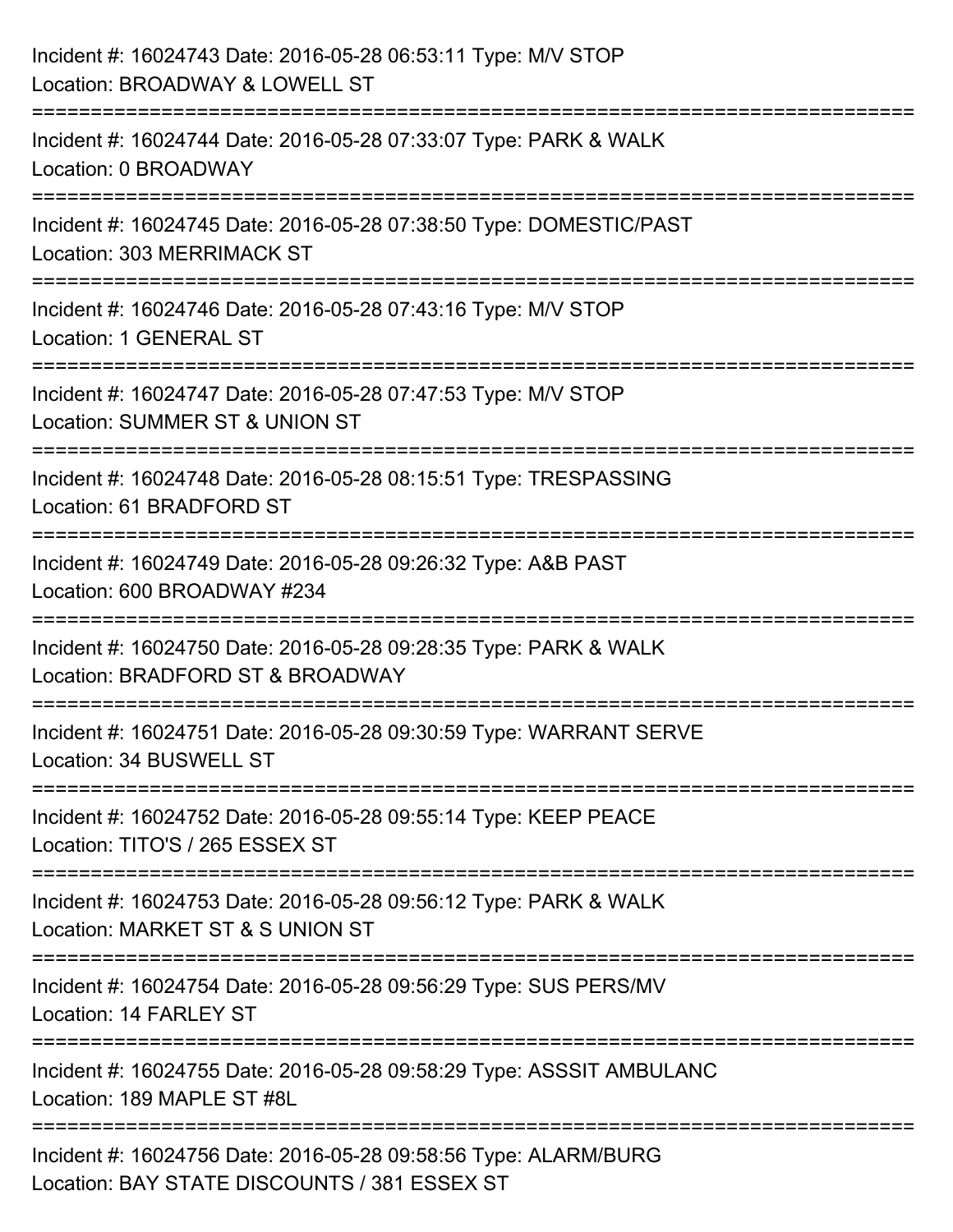| Incident #: 16024757 Date: 2016-05-28 10:15:14 Type: ALARM/BURG<br>Location: ESPERANZA ACADEMY / 198 GARDEN ST                            |
|-------------------------------------------------------------------------------------------------------------------------------------------|
| Incident #: 16024758 Date: 2016-05-28 10:26:10 Type: NOTIFICATION<br>Location: 549 HAVERHILL ST FL 2                                      |
| Incident #: 16024759 Date: 2016-05-28 10:30:43 Type: CK WELL BEING<br>Location: 6 DIAMOND ST #2                                           |
| Incident #: 16024760 Date: 2016-05-28 10:36:51 Type: DOMESTIC/PROG<br>Location: 31 KENDALL ST                                             |
| Incident #: 16024761 Date: 2016-05-28 10:47:12 Type: M/V STOP<br>Location: COMMON ST & NEWBURY ST                                         |
| Incident #: 16024762 Date: 2016-05-28 10:47:41 Type: BUILDING CHK<br>Location: 37 MARSTON ST                                              |
| Incident #: 16024763 Date: 2016-05-28 10:59:00 Type: PARK & WALK<br>Location: MARKET ST & S UNION ST                                      |
| Incident #: 16024764 Date: 2016-05-28 11:01:02 Type: INVEST CONT<br>Location: 600 BROADWAY #234                                           |
| Incident #: 16024765 Date: 2016-05-28 11:02:35 Type: AUTO ACC/NO PI<br>Location: ARLINGTON ST & TENNEY ST                                 |
| Incident #: 16024766 Date: 2016-05-28 11:05:14 Type: MAN DOWN<br>Location: 26 STORROW ST                                                  |
| Incident #: 16024767 Date: 2016-05-28 11:06:13 Type: ALARM/BURG<br>Location: RIVERWALK EXECUTIVE OFFICES / 280 MERRIMACK ST FL 2ND        |
| Incident #: 16024768 Date: 2016-05-28 11:18:41 Type: ALARM/BURG<br><b>Location: 280 MERRIMACK ST</b><br>================================= |
| Incident #: 16024769 Date: 2016-05-28 11:34:11 Type: NEIGHBOR PROB<br>Location: 364 ANDOVER ST FL 2ND                                     |
| Incident #: 16024770 Date: 2016-05-28 11:42:38 Type: SUS PERS/MV<br>Location: 105 JACKSON ST                                              |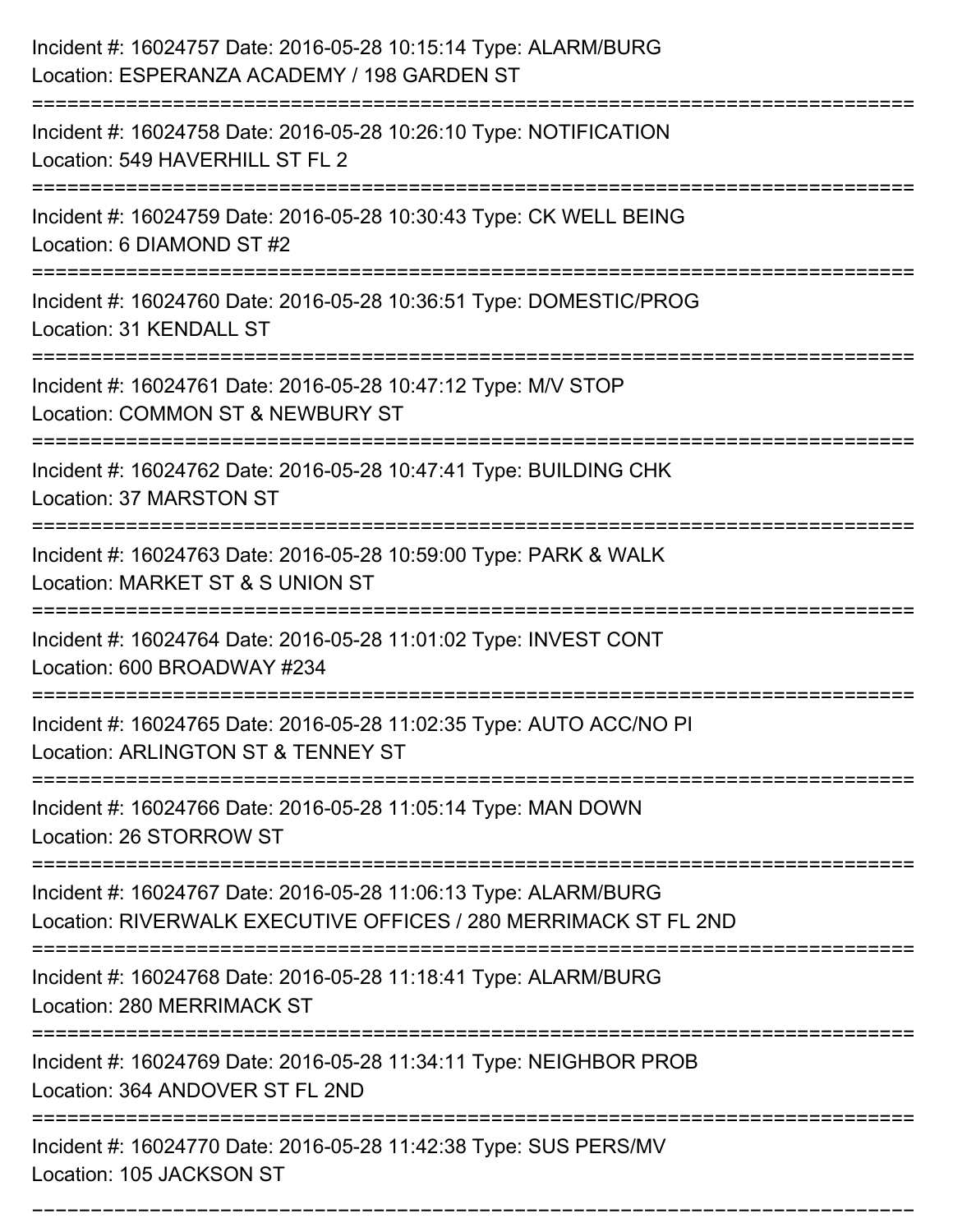| Incident #: 16024771 Date: 2016-05-28 11:44:14 Type: MAL DAMAGE<br>Location: 143 NEWBURY ST                                              |
|------------------------------------------------------------------------------------------------------------------------------------------|
| Incident #: 16024772 Date: 2016-05-28 11:47:40 Type: MEDIC SUPPORT<br>Location: 2 MUSEUM SQ                                              |
| Incident #: 16024773 Date: 2016-05-28 12:03:55 Type: HIT & RUN M/V<br>Location: WHITE SWAN LAUNDRY MAT / 264 S UNION ST                  |
| Incident #: 16024774 Date: 2016-05-28 12:08:10 Type: DISORDERLY<br>Location: 142 FARNHAM ST                                              |
| Incident #: 16024775 Date: 2016-05-28 12:12:20 Type: M/V STOP<br>Location: COMMON ST & LAWRENCE ST                                       |
| Incident #: 16024776 Date: 2016-05-28 12:23:39 Type: M/V STOP<br>Location: 143 ESSEX ST                                                  |
| Incident #: 16024777 Date: 2016-05-28 12:23:54 Type: NOISE ORD<br>Location: HAFFNER'S GAS STATION / 69 PARKER ST<br>==================== |
| Incident #: 16024778 Date: 2016-05-28 12:41:11 Type: AUTO ACC/NO PI<br>Location: ESSEX ST & LAWRENCE ST                                  |
| Incident #: 16024780 Date: 2016-05-28 12:49:54 Type: MEDIC SUPPORT<br>Location: 35 SALEM ST FL 2ND                                       |
| Incident #: 16024779 Date: 2016-05-28 12:51:07 Type: M/V STOP<br>Location: ANDOVER ST & BROOKFIELD ST                                    |
| Incident #: 16024781 Date: 2016-05-28 12:56:21 Type: M/V STOP<br>Location: ARLINGTON ST & BROADWAY                                       |
| Incident #: 16024782 Date: 2016-05-28 13:01:15 Type: M/V STOP<br>Location: 229 ANDOVER ST                                                |
| Incident #: 16024784 Date: 2016-05-28 13:06:47 Type: ALARM/BURG<br>Location: ARLINGTON SCHOOL / 150 ARLINGTON ST                         |
| Incident #: 16024783 Date: 2016-05-28 13:06:53 Type: AUTO ACC/PED<br>Location: BROADWAY & LOWELL ST                                      |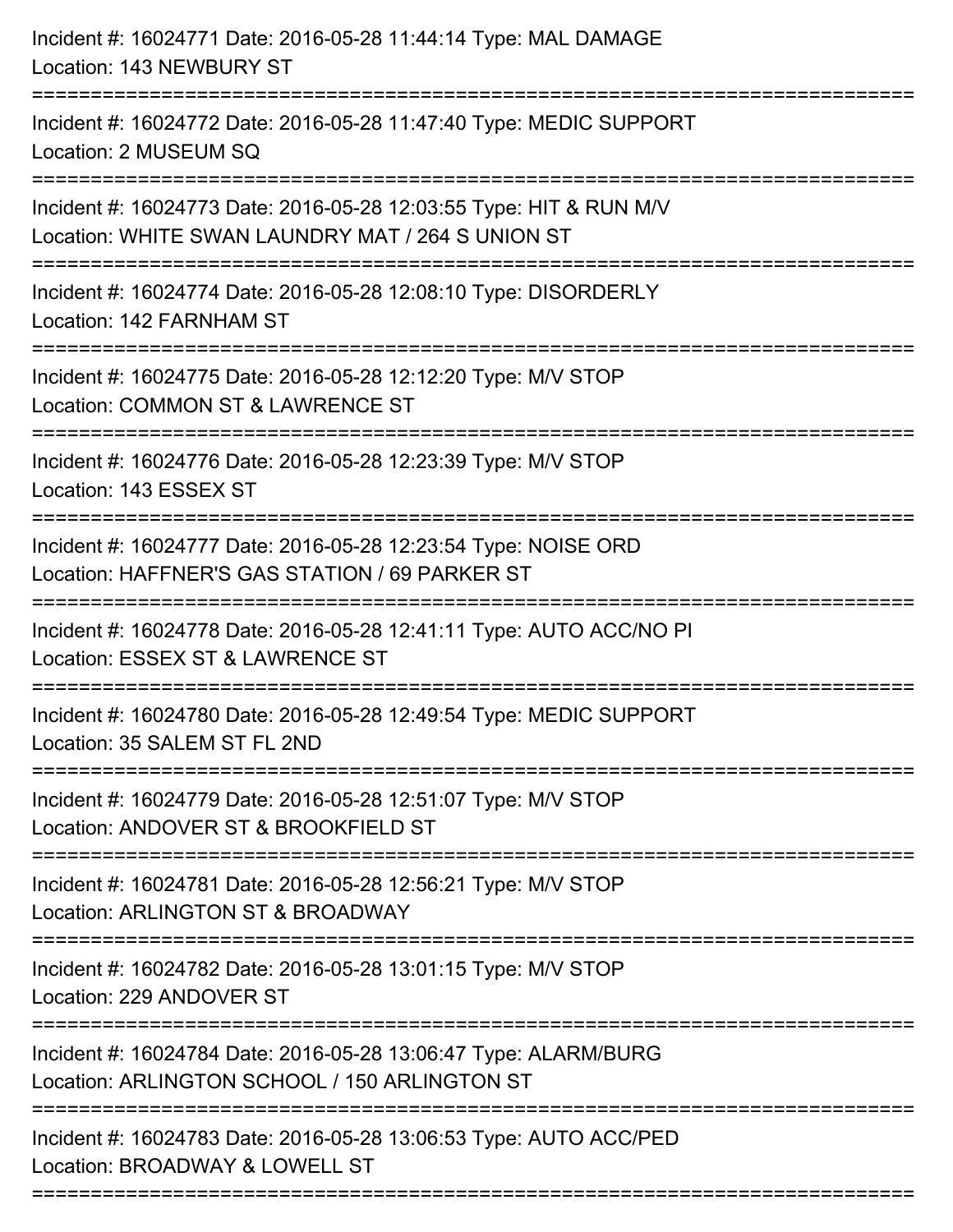Location: 441 RIVERSIDE DR

| Incident #: 16024785 Date: 2016-05-28 13:15:42 Type: M/V STOP<br>Location: 40 WINTHROP AV                       |
|-----------------------------------------------------------------------------------------------------------------|
| Incident #: 16024787 Date: 2016-05-28 13:31:35 Type: M/V STOP<br>Location: BERKELEY ST & JACKSON ST             |
| Incident #: 16024788 Date: 2016-05-28 13:32:37 Type: DRUG OVERDOSE<br>Location: 468 N CANAL ST                  |
| Incident #: 16024789 Date: 2016-05-28 13:40:19 Type: UNWANTEDGUEST<br>Location: 233 JACKSON ST                  |
| Incident #: 16024790 Date: 2016-05-28 13:45:48 Type: ALARM/BURG<br>Location: 1134 ESSEX ST                      |
| Incident #: 16024792 Date: 2016-05-28 13:47:54 Type: MAL DAMAGE<br>Location: 104 OLIVE AV                       |
| Incident #: 16024791 Date: 2016-05-28 13:48:18 Type: DOMESTIC/PROG<br>Location: 42 HAVERHILL ST                 |
| Incident #: 16024793 Date: 2016-05-28 13:56:29 Type: DISTURBANCE<br>Location: 101 S BOWDOIN ST                  |
| Incident #: 16024794 Date: 2016-05-28 14:11:48 Type: SUS PERS/MV<br>Location: MARBLE AV & OHIO AV               |
| :=============<br>Incident #: 16024795 Date: 2016-05-28 14:25:03 Type: WOMAN DOWN<br><b>Location: BARKER ST</b> |
| Incident #: 16024796 Date: 2016-05-28 14:30:52 Type: SUS PERS/MV<br>Location: 205 BROADWAY                      |
| Incident #: 16024797 Date: 2016-05-28 14:57:23 Type: INVEST CONT<br>Location: 266 BROADWAY                      |
| Incident #: 16024798 Date: 2016-05-28 15:01:37 Type: M/V STOP<br>Location: 182 HIGH ST                          |
|                                                                                                                 |

Incident #: 16024799 Date: 2016 05 28 15:08:20 Type: M/V STOP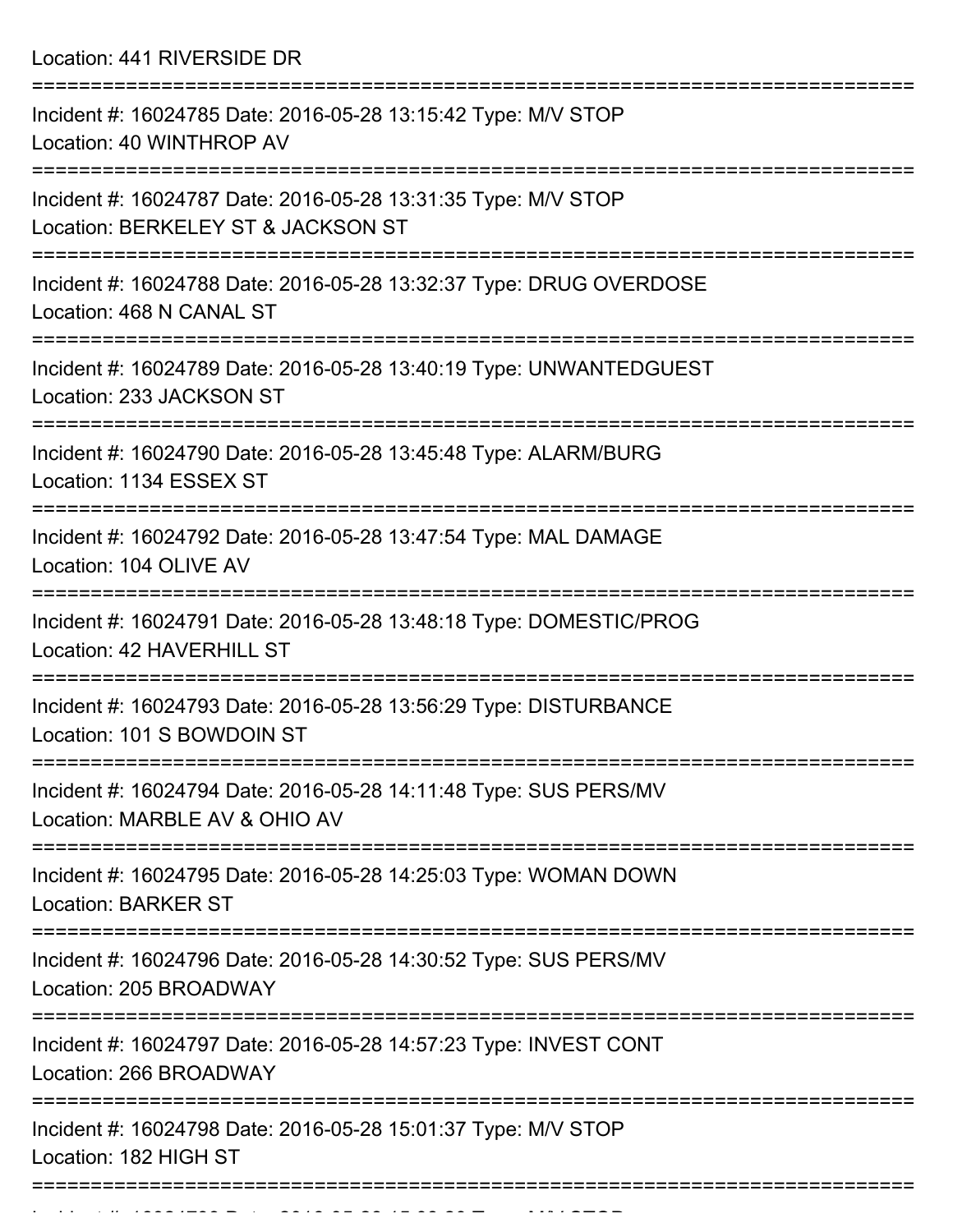Location: 150 NEWBURY ST =========================================================================== Incident #: 16024800 Date: 2016-05-28 15:12:52 Type: UNKNOWN PROB Location: 69 INMAN ST #A =========================================================================== Incident #: 16024801 Date: 2016-05-28 15:32:43 Type: LOUD NOISE Location: 48 EXCHANGE ST =========================================================================== Incident #: 16024802 Date: 2016-05-28 15:44:17 Type: DISORDERLY Location: STATE ST =========================================================================== Incident #: 16024803 Date: 2016-05-28 16:07:52 Type: WOMAN DOWN Location: 59 TREMONT ST =========================================================================== Incident #: 16024804 Date: 2016-05-28 16:15:39 Type: SUS PERS/MV Location: 193 WILLOW ST =========================================================================== Incident #: 16024805 Date: 2016-05-28 16:19:40 Type: LOUD NOISE Location: 107 MARKET ST =========================================================================== Incident #: 16024806 Date: 2016-05-28 16:21:22 Type: NOISE ORD Location: 10 LEA ST =========================================================================== Incident #: 16024807 Date: 2016-05-28 16:27:07 Type: ALARM/BURG Location: WEATHERBEE SCHOOL / 75 NEWTON ST =========================================================================== Incident #: 16024808 Date: 2016-05-28 16:29:20 Type: M/V STOP Location: CENTRAL BRIDGE / 0 MERRIMACK ST =========================================================================== Incident #: 16024809 Date: 2016-05-28 16:32:45 Type: M/V STOP Location: 199 BRUCE ST =========================================================================== Incident #: 16024810 Date: 2016-05-28 16:33:23 Type: ALARM/BURG Location: 308 LOWELL ST =========================================================================== Incident #: 16024811 Date: 2016-05-28 16:36:19 Type: AUTO ACC/NO PI Location: 439 S UNION ST =========================================================================== Incident #: 16024812 Date: 2016-05-28 16:36:37 Type: SUICIDE ATTEMPT Location: 129 BENNINGTON ST FL 2

==============================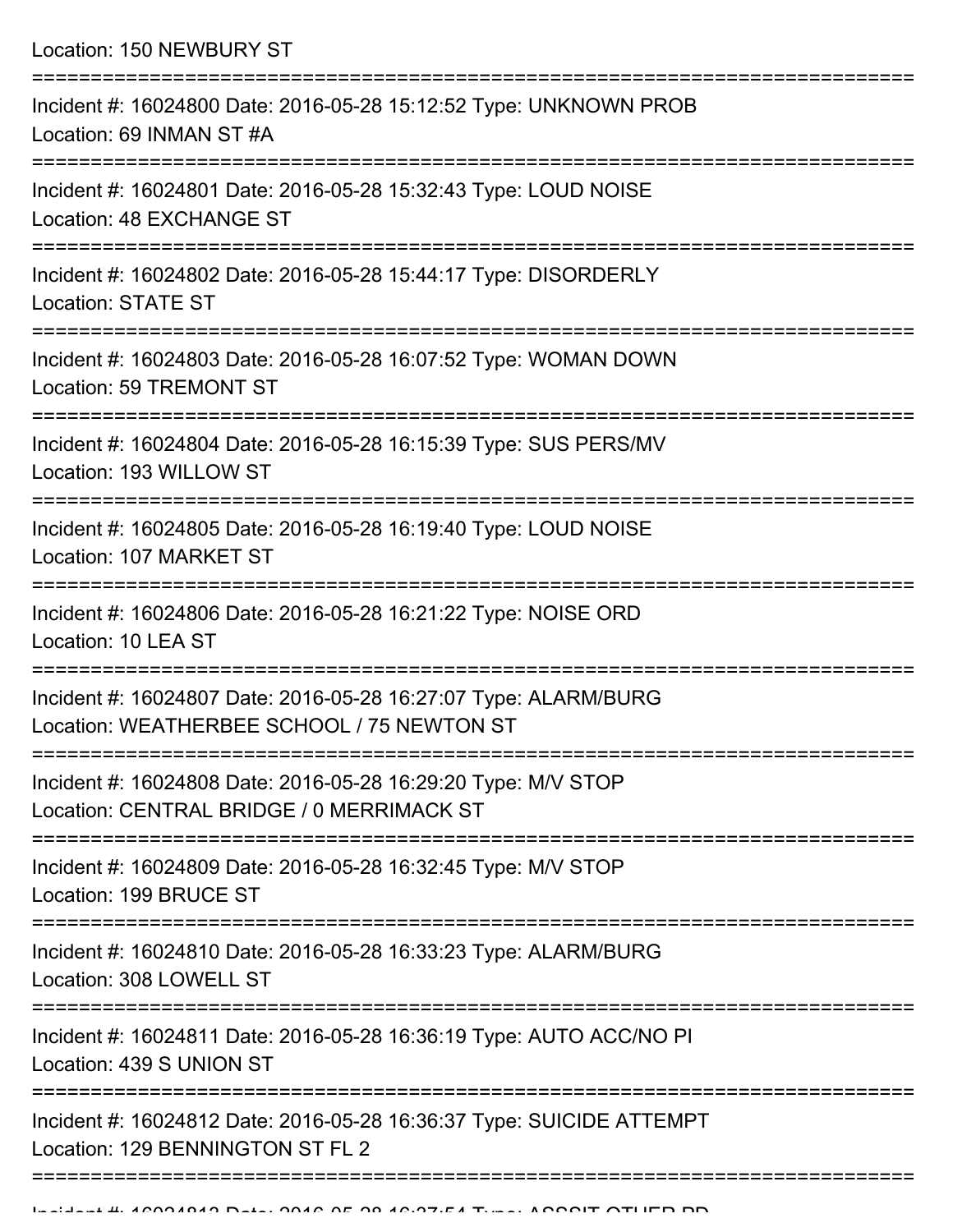| Location: IRVING & BENNINGTON                                                                                                                                 |
|---------------------------------------------------------------------------------------------------------------------------------------------------------------|
| Incident #: 16024814 Date: 2016-05-28 16:44:35 Type: MAN DOWN<br>Location: 284 BROADWAY<br>====================================                               |
| Incident #: 16024815 Date: 2016-05-28 16:56:57 Type: MEDIC SUPPORT<br>Location: 191 MAPLE ST #8J                                                              |
| Incident #: 16024816 Date: 2016-05-28 17:00:33 Type: DRUG OVERDOSE<br>Location: 245 BROADWAY #11                                                              |
| ==================================<br>---------------------------<br>Incident #: 16024817 Date: 2016-05-28 17:12:54 Type: ALARM/BURG<br>Location: 14 ADAMS ST |
| Incident #: 16024818 Date: 2016-05-28 17:19:24 Type: DOMESTIC/PAST<br>Location: WALGREENS / 220 S BROADWAY                                                    |
| Incident #: 16024821 Date: 2016-05-28 17:31:04 Type: HARASSMENT<br>Location: 40 SARATOGA ST                                                                   |
| Incident #: 16024819 Date: 2016-05-28 17:31:22 Type: MV/BLOCKING<br>Location: 8 E HAVERHILL ST                                                                |
| Incident #: 16024820 Date: 2016-05-28 17:33:07 Type: MV/BLOCKING<br>Location: 6 LYNCH ST                                                                      |
| Incident #: 16024822 Date: 2016-05-28 17:38:30 Type: ALARM/BURG<br>Location: 101 AMESBURY ST                                                                  |
| Incident #: 16024823 Date: 2016-05-28 17:45:39 Type: SUS PERS/MV<br>Location: AVON ST & JACKSON ST                                                            |
| Incident #: 16024824 Date: 2016-05-28 17:48:34 Type: NOTIFICATION<br>Location: 73 BUNKERHILL ST #1                                                            |
| Incident #: 16024826 Date: 2016-05-28 17:49:05 Type: MEDIC SUPPORT<br>Location: 191 MAPLE ST #8J                                                              |
| Incident #: 16024825 Date: 2016-05-28 17:49:25 Type: M/V STOP<br>Location: 85 MANCHESTER ST                                                                   |
|                                                                                                                                                               |

Incident #: 16024827 Date: 2016-05-28 17:50:45 Type: THREATS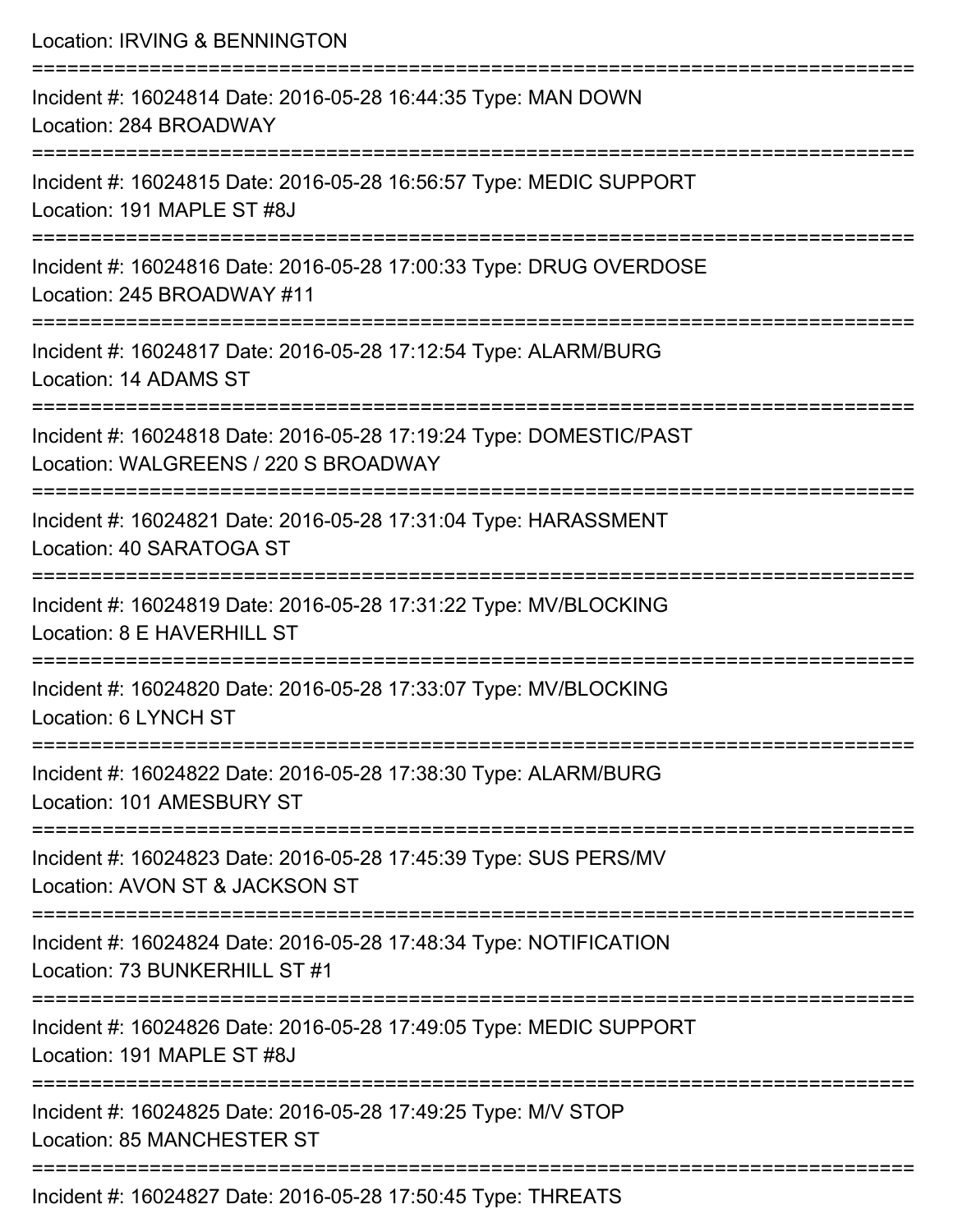| Incident #: 16024828 Date: 2016-05-28 17:57:23 Type: NOISE ORD<br>Location: 13 HANCOCK ST                      |
|----------------------------------------------------------------------------------------------------------------|
| Incident #: 16024829 Date: 2016-05-28 18:11:01 Type: M/V STOP<br>Location: PEMBERTON PARK / 1 MERRIMACK        |
| Incident #: 16024830 Date: 2016-05-28 18:20:13 Type: NOISE ORD<br>Location: 20 DANA ST #B                      |
| Incident #: 16024831 Date: 2016-05-28 18:22:39 Type: M/V STOP<br>Location: AUBURN ST & HAMPSHIRE ST            |
| Incident #: 16024832 Date: 2016-05-28 18:33:55 Type: M/V STOP<br>Location: FRANKLIN ST & METHUEN ST            |
| Incident #: 16024833 Date: 2016-05-28 18:45:55 Type: INVEST CONT<br>Location: 448 LOWELL ST                    |
| Incident #: 16024834 Date: 2016-05-28 18:52:55 Type: INVEST CONT<br>Location: 185 NEWBURY ST                   |
| Incident #: 16024836 Date: 2016-05-28 19:01:33 Type: THREATS<br>Location: 129 GARDEN ST                        |
| Incident #: 16024835 Date: 2016-05-28 19:03:22 Type: VIO CITY ORD<br><b>Location: VINE ST</b>                  |
| Incident #: 16024837 Date: 2016-05-28 19:11:44 Type: CK WELL BEING<br>Location: 475 BROADWAY #6                |
| Incident #: 16024838 Date: 2016-05-28 19:12:02 Type: DISORDERLY<br>Location: E HAVERHILL ST & KENDALL ST       |
| Incident #: 16024839 Date: 2016-05-28 19:27:30 Type: M/V STOP<br>Location: 260 JACKSON ST                      |
| Incident #: 16024840 Date: 2016-05-28 19:28:21 Type: NOISE ORD<br>Location: 442 LOWELL ST<br>----------------- |
| Incident #: 16024841 Date: 2016-05-28 19:29:43 Type: DRUG VIO                                                  |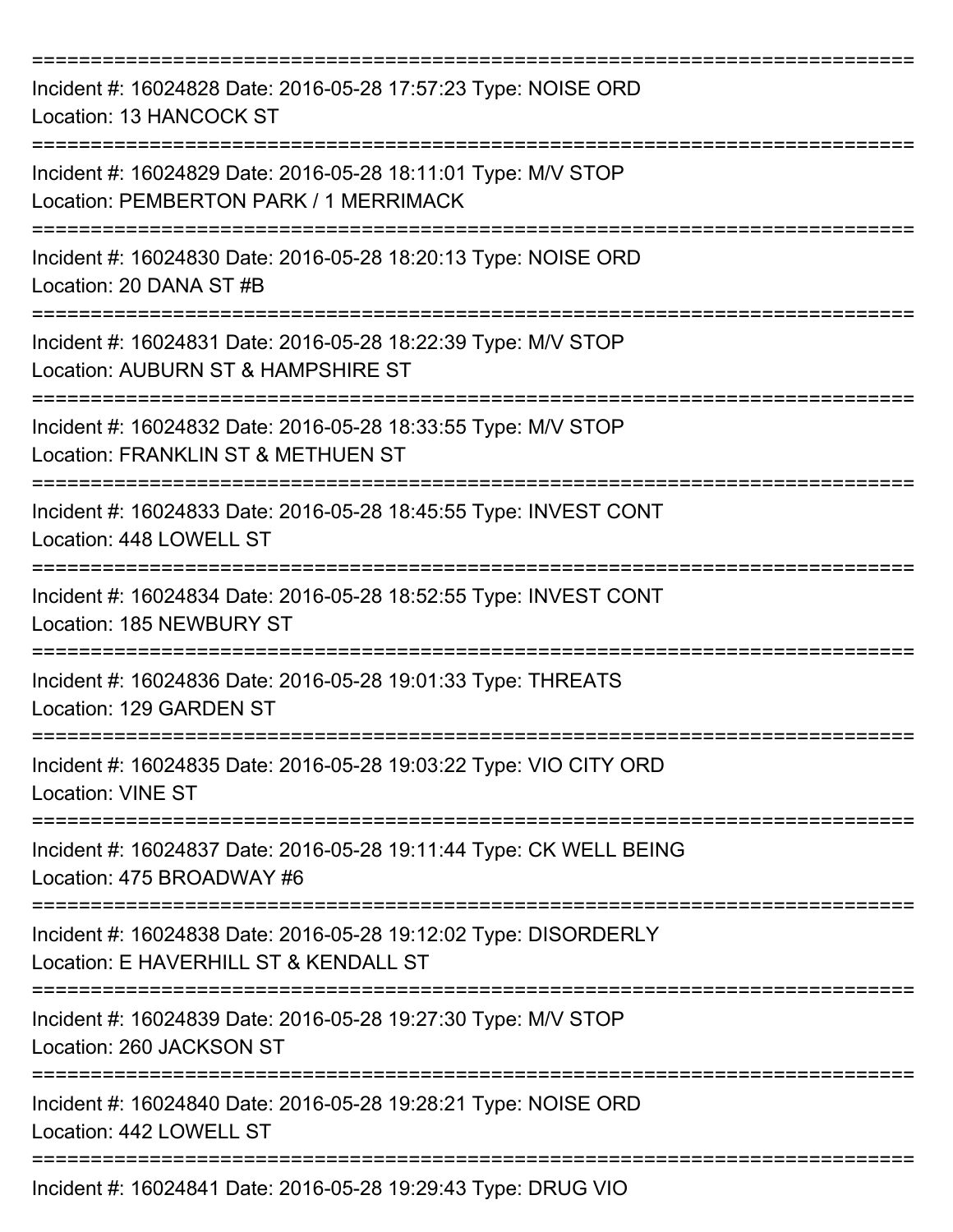| Incident #: 16024842 Date: 2016-05-28 19:32:58 Type: NOISE ORD<br>Location: 97 CHESTER ST                                       |
|---------------------------------------------------------------------------------------------------------------------------------|
| Incident #: 16024843 Date: 2016-05-28 19:40:10 Type: MEDIC SUPPORT<br>Location: 20 BROADWAY #2ND                                |
| Incident #: 16024845 Date: 2016-05-28 19:41:37 Type: MEDIC SUPPORT<br>Location: 20 BODWELL ST #2                                |
| Incident #: 16024844 Date: 2016-05-28 19:42:46 Type: SUS PERS/MV<br>Location: 32 BERKELEY ST                                    |
| Incident #: 16024846 Date: 2016-05-28 19:44:00 Type: NOISE ORD<br>Location: 165 MARGIN ST<br>:================================= |
| Incident #: 16024847 Date: 2016-05-28 19:44:36 Type: NOISE ORD<br>Location: 13 HANCOCK ST                                       |
| Incident #: 16024848 Date: 2016-05-28 19:50:09 Type: M/V STOP<br>Location: 353 ESSEX ST                                         |
| Incident #: 16024849 Date: 2016-05-28 19:50:29 Type: ANIMAL COMPL<br>Location: 45 BROMFIELD ST                                  |
| Incident #: 16024850 Date: 2016-05-28 19:51:49 Type: NOISE ORD<br>Location: 28 BOXFORD ST                                       |
| Incident #: 16024851 Date: 2016-05-28 19:57:20 Type: NOISE ORD<br>Location: 30 TRINITY ST FL 2                                  |
| Incident #: 16024852 Date: 2016-05-28 20:01:03 Type: DISTURBANCE<br>Location: EVERETT ST & ROWE ST                              |
| Incident #: 16024853 Date: 2016-05-28 20:10:56 Type: NOISE ORD<br>Location: 621 ANDOVER ST                                      |
| Incident #: 16024854 Date: 2016-05-28 20:26:36 Type: SUS PERS/MV<br>Location: PEMBERTON PARK / null                             |
| Incident #: 16024855 Date: 2016-05-28 20:29:52 Type: M/V STOP                                                                   |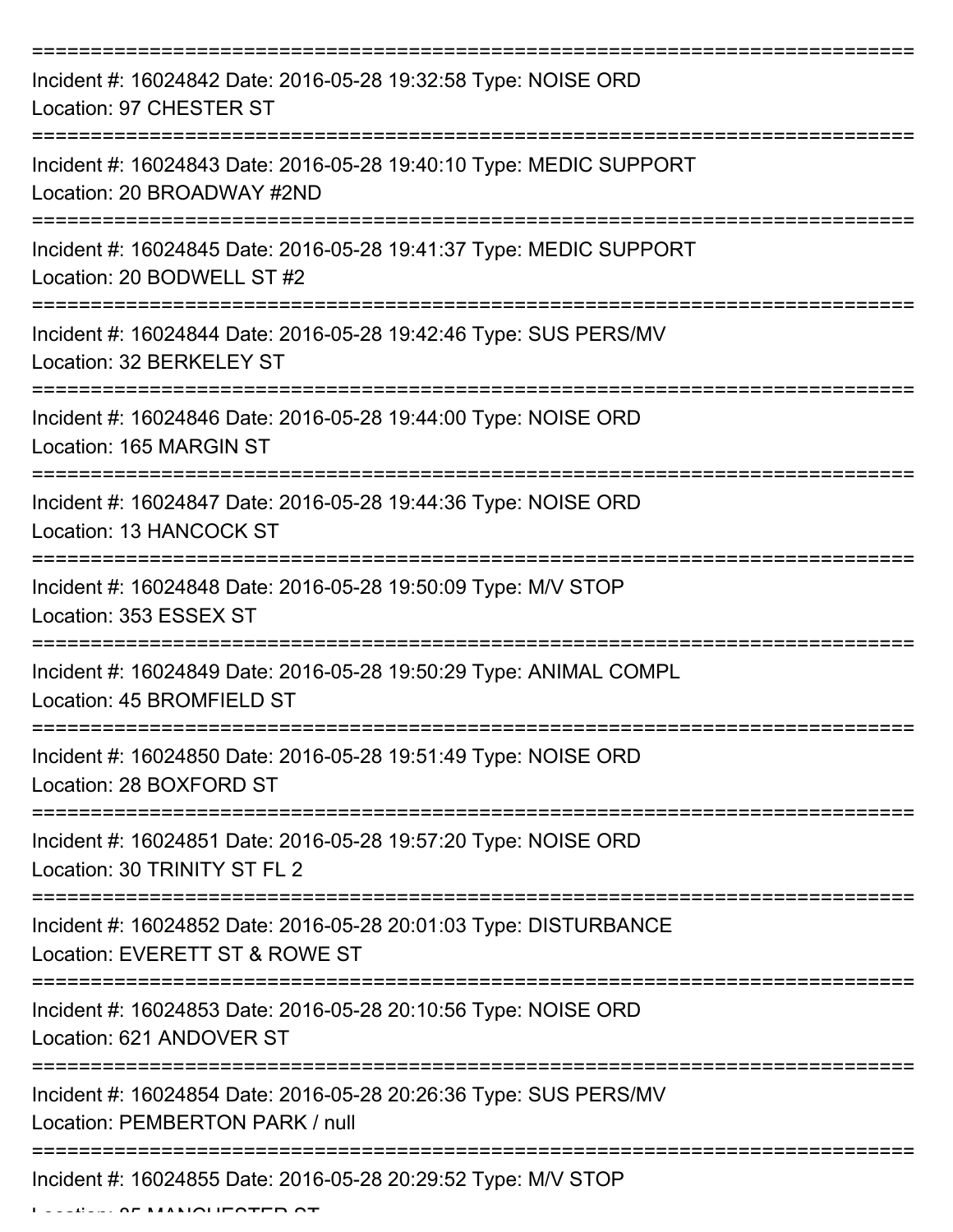| Incident #: 16024856 Date: 2016-05-28 20:33:10 Type: NOISE ORD<br><b>Location: WILLIAM ST</b>                  |
|----------------------------------------------------------------------------------------------------------------|
| Incident #: 16024857 Date: 2016-05-28 20:49:08 Type: NOISE ORD<br>Location: 621 ANDOVER ST                     |
| Incident #: 16024858 Date: 2016-05-28 20:51:29 Type: NOISE ORD<br>Location: 145 BUTLER ST                      |
| Incident #: 16024859 Date: 2016-05-28 20:53:25 Type: NOISE ORD<br>Location: 24 OREGON AV                       |
| Incident #: 16024860 Date: 2016-05-28 20:53:59 Type: LARCENY/PAST<br>Location: 34 MARBLE AV                    |
| Incident #: 16024861 Date: 2016-05-28 20:55:28 Type: NOISE ORD<br>Location: 225 HOWARD ST<br>================= |
| Incident #: 16024862 Date: 2016-05-28 21:00:45 Type: NOISE ORD<br><b>Location: 20 BENNINGTON ST</b>            |
| Incident #: 16024863 Date: 2016-05-28 21:05:17 Type: MV/BLOCKING<br>Location: 24 DANA ST                       |
| Incident #: 16024864 Date: 2016-05-28 21:06:18 Type: NOISE ORD<br>Location: 892 ESSEX ST                       |
| Incident #: 16024865 Date: 2016-05-28 21:18:41 Type: NOISE ORD<br>Location: 11 DEBBIE LN                       |
| Incident #: 16024866 Date: 2016-05-28 21:31:27 Type: NOISE ORD<br>Location: 320 LAWRENCE ST                    |
| Incident #: 16024867 Date: 2016-05-28 21:37:14 Type: FIRE WORKS<br><b>Location: ASH ST</b>                     |
| Incident #: 16024868 Date: 2016-05-28 21:40:56 Type: NOISE ORD<br>Location: 97 CHESTER ST                      |
| Incident #: 16024869 Date: 2016-05-28 21:42:16 Type: M/V STOP                                                  |

Location: ESSEY ST & OVEODD ST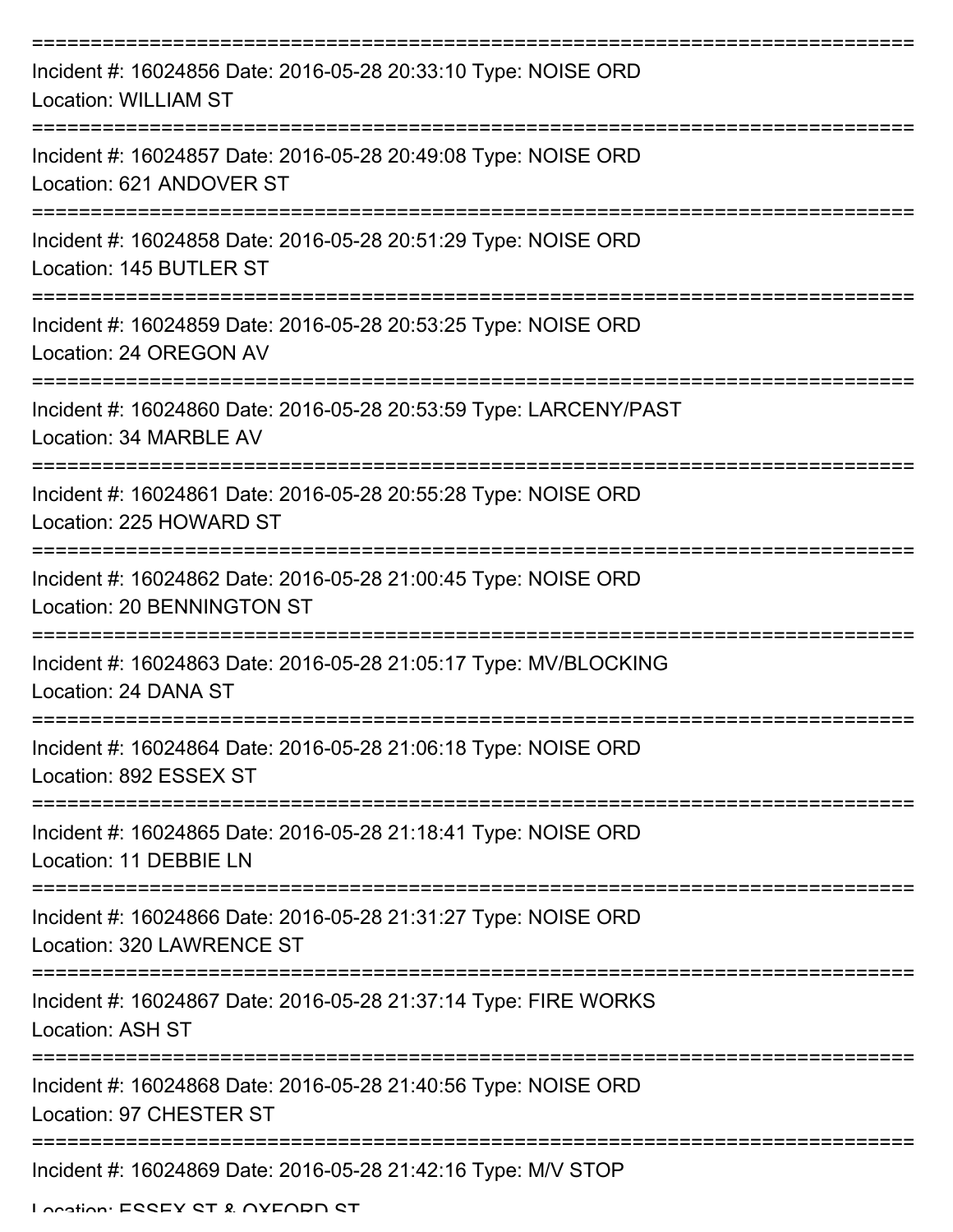| Incident #: 16024870 Date: 2016-05-28 21:49:05 Type: NOISE ORD<br>Location: 209 WATER ST                                 |
|--------------------------------------------------------------------------------------------------------------------------|
| Incident #: 16024871 Date: 2016-05-28 21:53:51 Type: NOISE ORD<br><b>Location: HOBSON ST</b>                             |
| Incident #: 16024872 Date: 2016-05-28 21:57:59 Type: NOISE ORD<br>Location: HILLSIDE AV                                  |
| Incident #: 16024873 Date: 2016-05-28 22:00:31 Type: NOISE ORD<br>Location: 65 WINTHROP AV                               |
| Incident #: 16024874 Date: 2016-05-28 22:02:10 Type: NOISE ORD<br>Location: CRESCENT ST & FOREST ST                      |
| Incident #: 16024875 Date: 2016-05-28 22:02:53 Type: ALARM/BURG<br>Location: 308 LOWELL ST                               |
| Incident #: 16024877 Date: 2016-05-28 22:04:45 Type: DOMESTIC/PROG<br>Location: 44 IRENE ST FL 2ND                       |
| Incident #: 16024876 Date: 2016-05-28 22:04:48 Type: SUS PERS/MV<br>Location: 52 WEST ST                                 |
| Incident #: 16024878 Date: 2016-05-28 22:10:37 Type: DRUG VIO<br>Location: 17 DURANT ST                                  |
| --------------<br>Incident #: 16024879 Date: 2016-05-28 22:17:29 Type: UNKNOWN PROB<br>Location: BOWDOIN ST & S BROADWAY |
| Incident #: 16024880 Date: 2016-05-28 22:23:37 Type: M/V STOP<br>Location: CHESTER ST & CLIFTON ST                       |
| Incident #: 16024881 Date: 2016-05-28 22:25:10 Type: DISTURBANCE<br>Location: 60 EASTON ST FL 1ST                        |
| Incident #: 16024882 Date: 2016-05-28 22:25:14 Type: DOMESTIC/PROG<br>Location: 250 PROSPECT ST FL 3                     |
| Incident #: 16024883 Date: 2016-05-28 22:39:20 Type: NOISE ORD<br>Location: 64 MANCHESTER ST                             |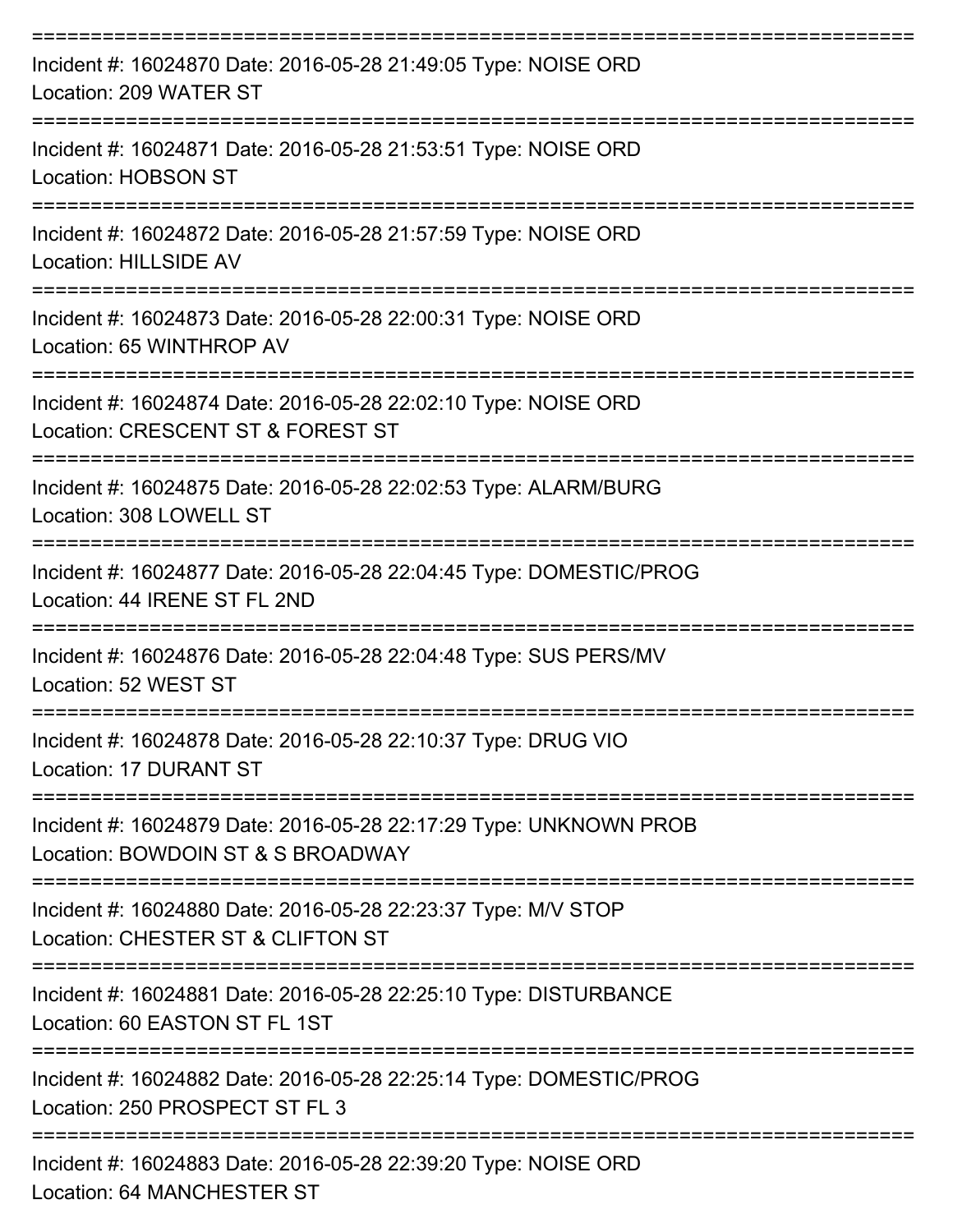| Incident #: 16024884 Date: 2016-05-28 22:40:12 Type: HIT & RUN M/V<br>Location: RESERVOIR DR                                   |
|--------------------------------------------------------------------------------------------------------------------------------|
| =================================<br>Incident #: 16024885 Date: 2016-05-28 22:44:08 Type: MAN DOWN<br>Location: 81 BRADFORD ST |
| Incident #: 16024886 Date: 2016-05-28 22:56:28 Type: NOISE ORD<br>Location: 256 PARK ST<br>=============================       |
| Incident #: 16024887 Date: 2016-05-28 23:05:52 Type: NOISE ORD<br>Location: 48 CROSBY ST                                       |
| Incident #: 16024889 Date: 2016-05-28 23:06:09 Type: NOISE ORD<br>Location: MAY ST & RAILROAD ST                               |
| Incident #: 16024888 Date: 2016-05-28 23:06:14 Type: MEDIC SUPPORT<br>Location: 214 PROSPECT ST                                |
| Incident #: 16024890 Date: 2016-05-28 23:16:26 Type: NOISE ORD<br>Location: 61 ABBOTT ST                                       |
| Incident #: 16024891 Date: 2016-05-28 23:16:35 Type: ALARM/BURG<br>Location: 316 BROADWAY                                      |
| Incident #: 16024892 Date: 2016-05-28 23:18:54 Type: NEIGHBOR PROB<br>Location: 49 BRADFORD ST #2                              |
| Incident #: 16024893 Date: 2016-05-28 23:36:17 Type: DISTURBANCE<br>Location: 24 W DALTON ST                                   |
| Incident #: 16024894 Date: 2016-05-28 23:36:17 Type: NOISE ORD<br>Location: 20 WALNUT ST                                       |
| Incident #: 16024895 Date: 2016-05-28 23:39:23 Type: NOISE ORD<br>Location: 98 FARNHAM ST                                      |
| Incident #: 16024896 Date: 2016-05-28 23:40:12 Type: NOISE ORD<br>Location: 175 UNION ST                                       |
| Incident #: 16024897 Date: 2016-05-28 23:40:53 Type: GENERAL SERV<br>Location: 189 UNION ST                                    |